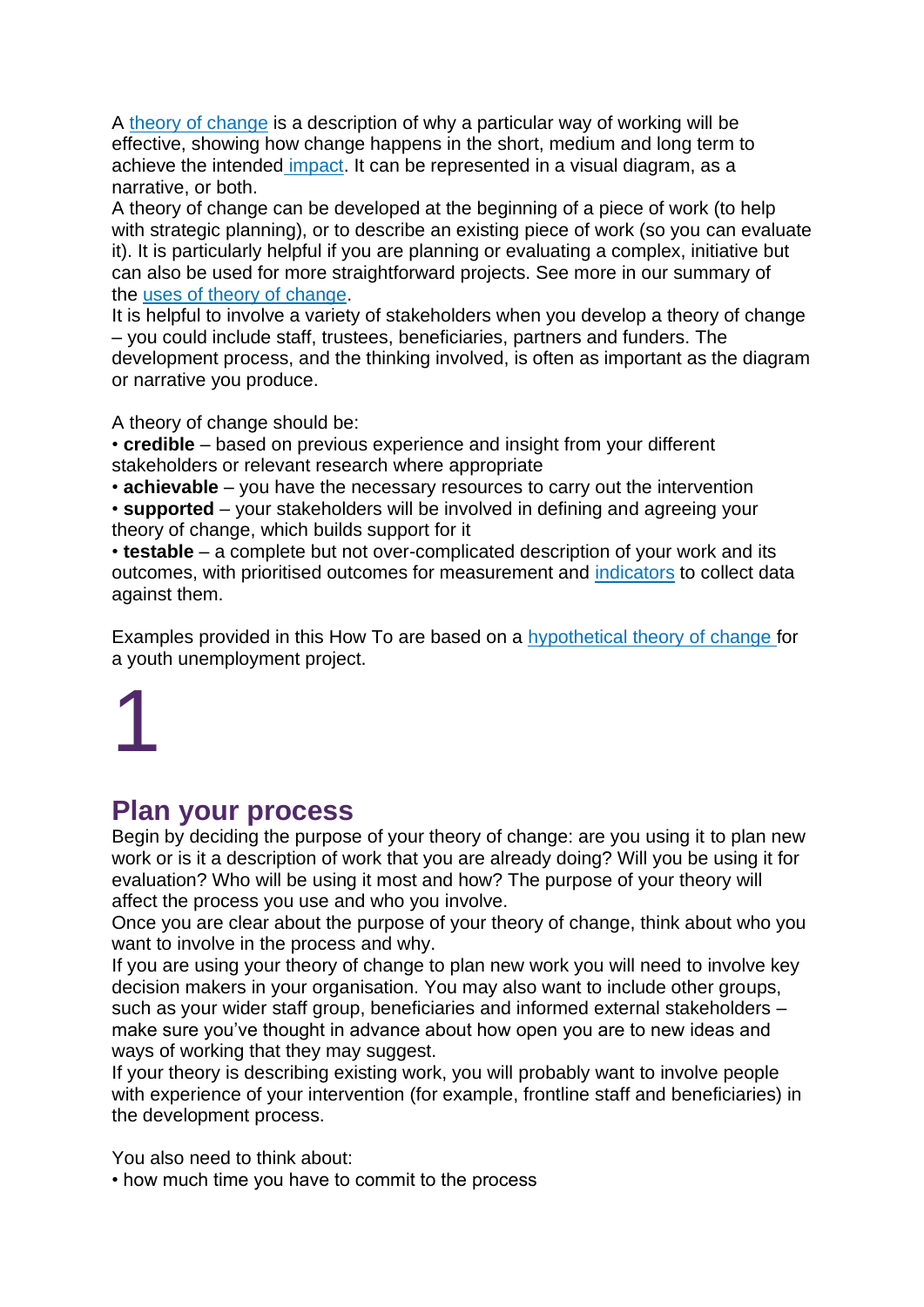• how much of the process you want to run face-to-face (for example, through workshops or meetings) and how much you want to consult on documents • whether you want to involve an external consultant.

If you and your colleagues don't have expertise in theory of change and facilitation, it may be helpful to involve an external consultant. Using a consultant also means that all staff can participate in theory of change development workshops (rather than facilitating them). A consultant can also bring a helpful external perspective, although they may need briefing and support to understand your organisation's work.

## 2

### **Collect evidence of need and context**

To be credible, a theory of change should be rooted in a clear understanding of the issue you want to address. If you're developing a theory to plan new work, you'll need to collect three main types of evidence to help you:

• evidence of need. This helps you to understand why your intervention is needed and the specific requirements of your beneficiaries.

• evidence of context. This might include an analysis of other service providers and support available to your beneficiaries, or of other internal and external factors that could affect your work.

• evidence of the effectiveness of other interventions seeking to bring about your intended outcomes (these could be ones you have tried before, or interventions others have run). This may help you to decide on a particular way of working that's most likely to bring about the type of changes you want to see.

Evidence may be found in academic literature, reports from your own or other organisations, and the expertise and experience of key stakeholders. If this evidence doesn't already exist, you may need to [collect it yourself,](https://knowhow.ncvo.org.uk/organisation/impact/plan-your-impact-and-evaluation/understand-the-issue-you-want-to-address) as a first step in your theory of change development.

As far as possible, it's helpful to collect and share evidence before bringing people together to develop the theory of change; this will make your theory of change work more effective.

3

### **Agree your intended impact**

The main issue you are addressing with your work should be reflected in its ultimate resolution – this is your intended [impact.](https://knowhow.ncvo.org.uk/organisation/impact/about-impact-and-evaluation/understanding-the-language-1) Your impact is the starting point for your theory of change, the goal towards which everything is directed. Your impact statement should clearly describe the broad or long-term difference you want to see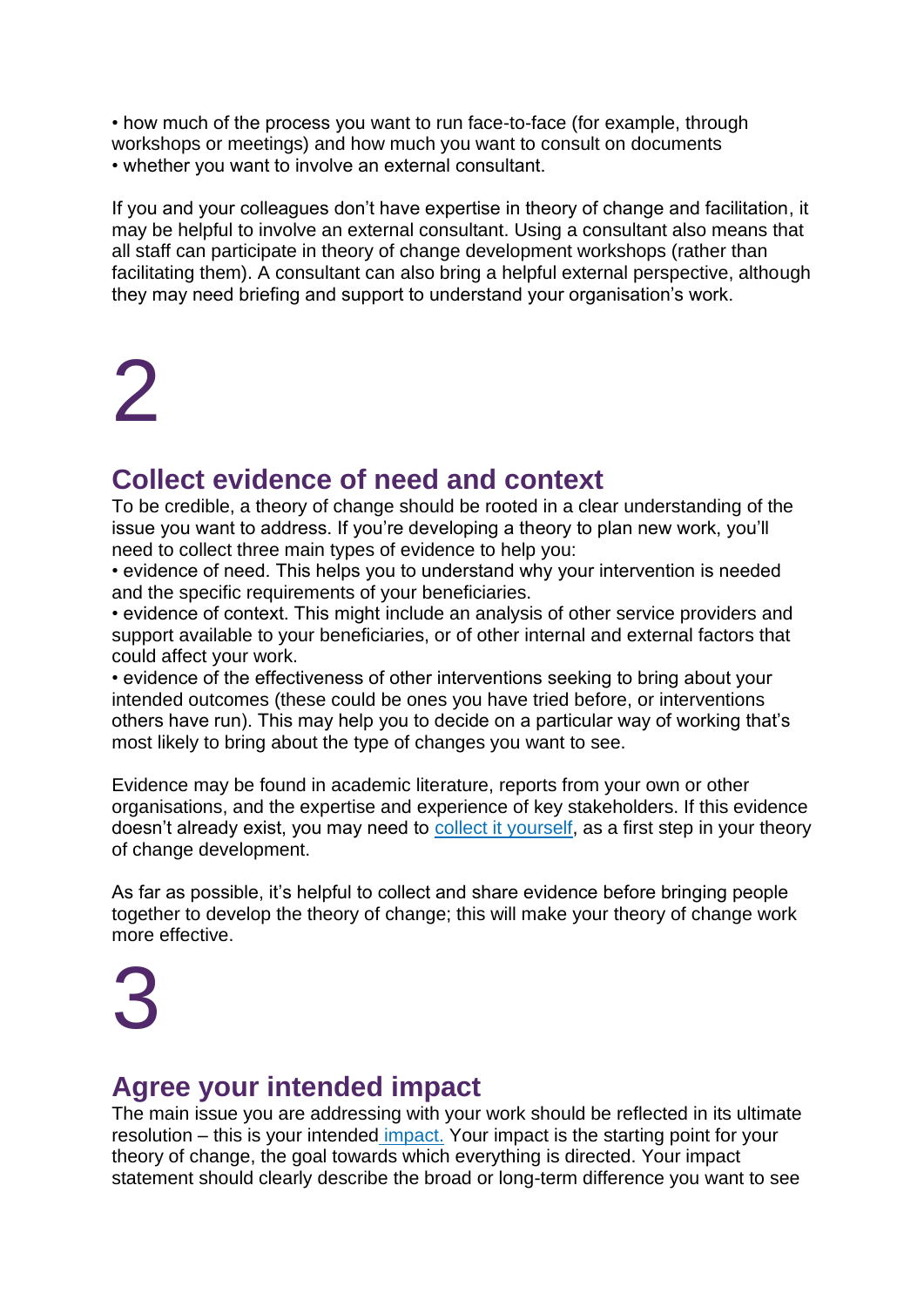#### happen.

If you have good insights into the needs of your beneficiaries (see step 2), you will be better placed to develop an impact statement that is reflective of what they want to change in their lives and/or in the wider system.

You may also want to think about how your impact statement fits in with local strategic priorities or funding programmes, so that you can place your work in a wider context. This could involve looking for relevant research or identifying connections between your work and those broader priorities.

#### **Example**

The intended impact might be a 'reduction in youth unemployment in the local area'.

## 4

### **Articulate your long-term outcomes**

Next, work backwards from your impact to think about the changes that need to happen in order to achieve it. These are sometimes called 'necessary pre-conditions' – in other words, things that need to change before your long-term impact can happen. You may be able to identify these by thinking about the causes of the main issue you are trying to address with your work.

In our example, the main [long-term outcome](https://knowhow.ncvo.org.uk/organisation/impact/about-impact-and-evaluation/understanding-the-language-1) that needs to be achieved before the impact of a reduction in youth unemployment is that young people need to get sustainable jobs which they then stay in. This is a relatively simple theory of change with just one target group. If you have more than one target group, you may have a long-term outcome for each group. Try to have no more than about four long-term outcomes – beyond this, your theory can become too complex.

As you develop your long-term outcomes, it may be helpful to think about the different areas in which change could occur. Changes for individuals might be in their:

- situation (eg housing, employment)
- wellbeing (eg mental or physical heath)
- behaviour (eg involvement in crime, drug use)
- attitudes and feelings (eg how people feel about themselves or others)
- skills and abilities (eg communication skills or ability to work under pressure)
- relationships (eg with peers, family or at work)
- Other changes might be seen in:
- policy (eg changes in immigration law)
- environment (eg better access to green spaces)
- services (eg new services or services delivered in different ways)
- ways of working (eg new partnerships developed)
- social norms (eg knowledge, attitudes, values or behaviours).

### **Example**

In order to reduce youth unemployment, young people will need to:

- get sustainable jobs
- remain in their jobs.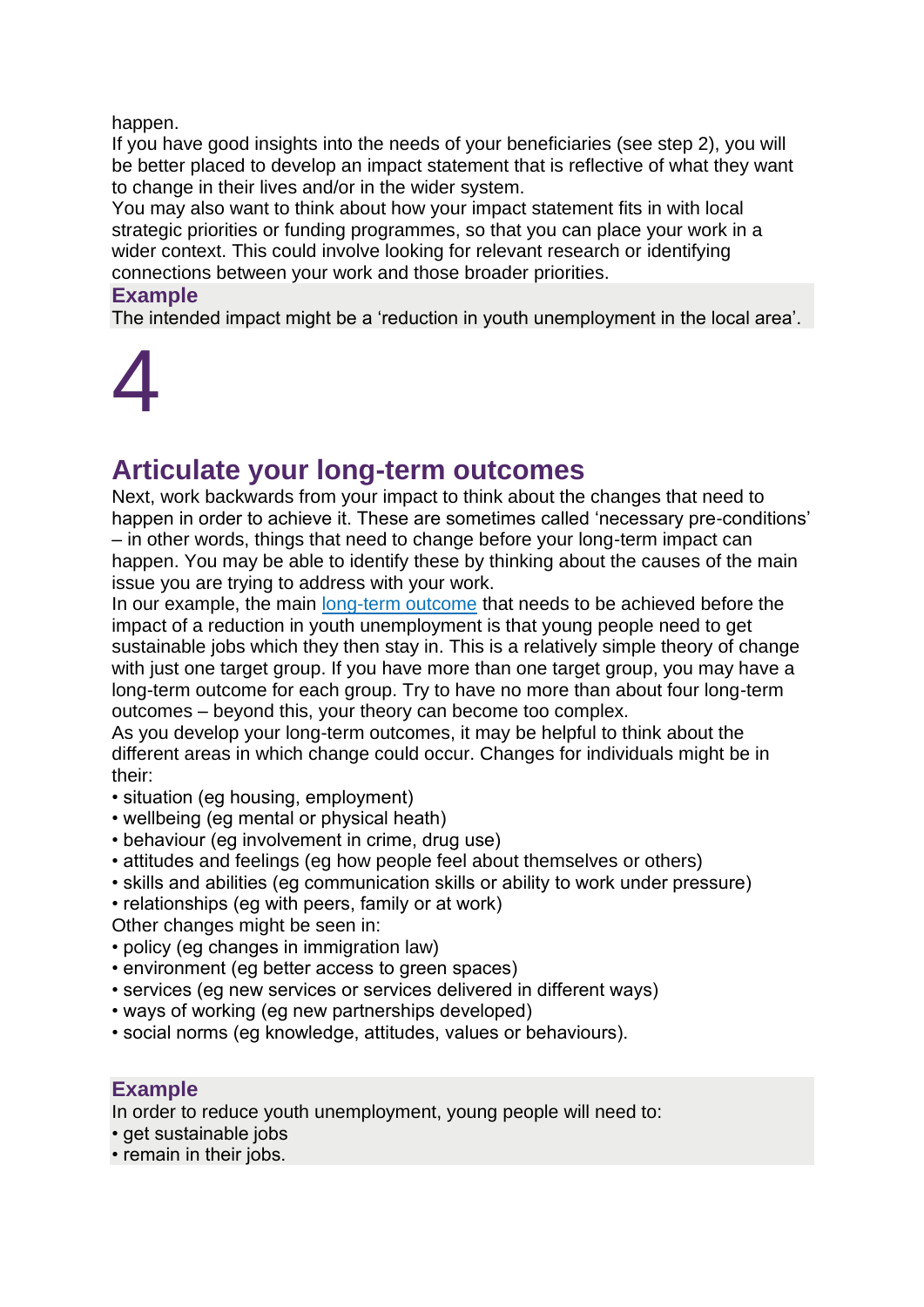# 5

### **Map your intermediate outcomes backwards**

Next, work backwards and plot the preceding stages in much greater detail. You will need to consider what changes need to happen before your long-term outcomes can occur.

### **Example**

To achieve our long-term outcome 'young people get sustainable jobs', young people will need to:

- increase their job-specific skills and experience
- become more work-ready
- become more motivated to work.

There will also be other changes that need to occur before these outcomes can come about.

For example, for young people to become more motivated to work, they need to have an increased awareness of the benefits of working and a greater interest in working.

Once you have defined your outcomes, you can show the order in which they will occur. For each outcome, think about what change will be needed before it can happen, and if and how it relates to other changes.

It is generally best to work backwards. However, if you are describing an intervention that already exists, it is possible to combine working backwards from the impact and working forwards from the work you already do.

## 6

### **Identify outputs**

You are now ready to start thinking about what [outputs](https://knowhow.ncvo.org.uk/organisation/impact/about-impact-and-evaluation/understanding-the-language-1) (products, services or facilities) will help you to bring about the outcomes you have identified. For a new piece of work, this will involve thinking creatively about the outputs that will be most effective in bringing about your desired outcomes, and when they are best delivered. To help with this, you could consider the outcomes you hope will occur through your work, then review external research to see what kinds of outputs have brought about these outcomes in the past (see more in step 2).

If you are creating a theory of change for an existing project, plot your existing activities and outputs. This is a good chance to discuss how well outputs are delivering your anticipated outcomes and may lead to some revision of what you do,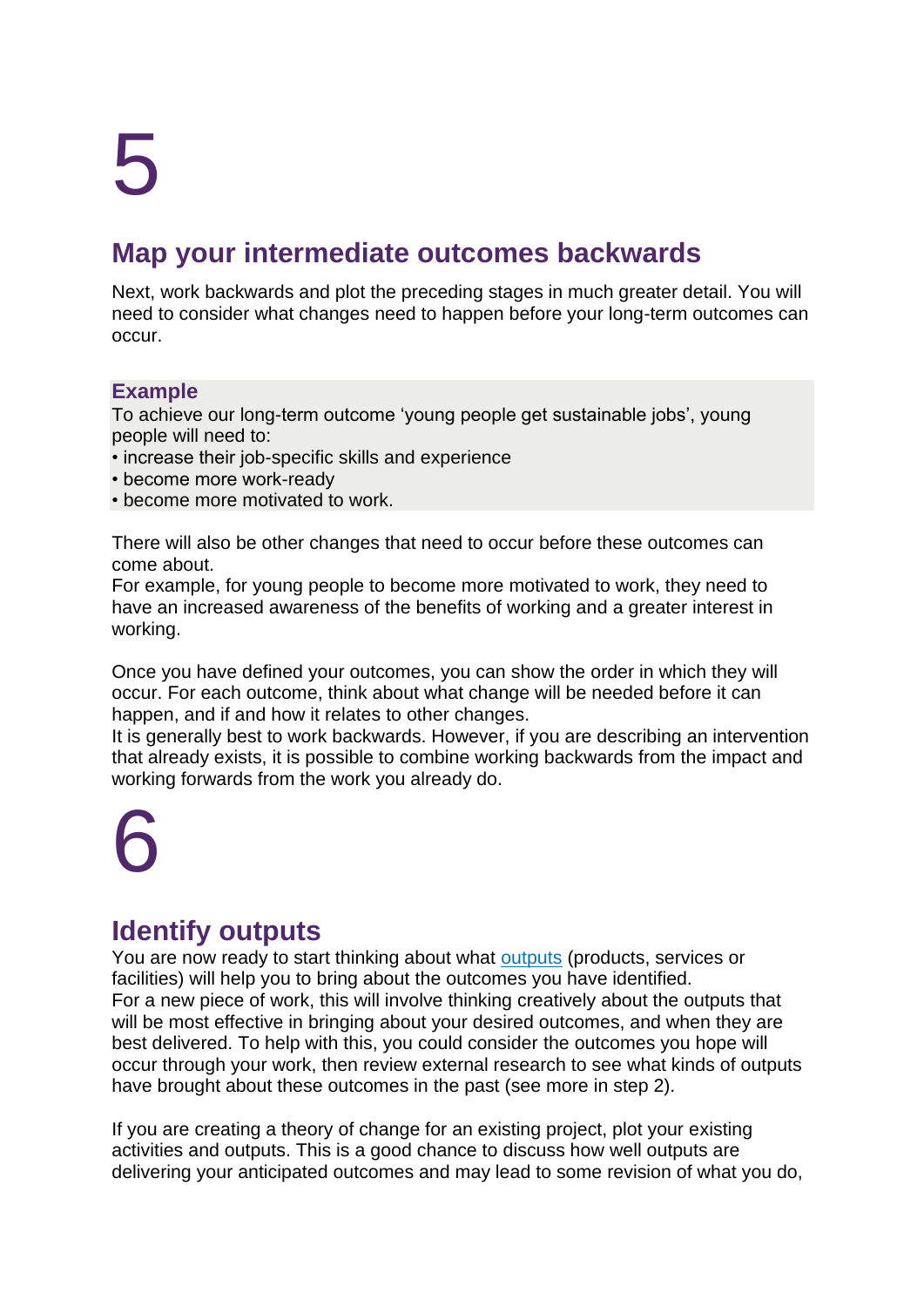and how you do it. At this point, it is also helpful to explore which outcomes your work directly contributes to, and which ones are beyond the scope of your work. If you are using your theory of change for evaluation, this step is essential to ensure you evaluate the right things.

Remember that some outputs will involve collaboration with other agencies and some outcomes may only be achieved if other services are also involved in some way, so these contact points or joint activities will need to be charted as part of your theory.

#### **Example**

We might identify that, in order to increase young people's understanding of what being in work means (the outcome), we will need to run a series of talks from employers and employed young people (the outputs).

## 7

### **Clarify assumptions**

Any theory of change is rooted in assumptions. Assumptions are the conditions that need to be in place to make the theory work; they explain the logic behind the overall programme and behind the causal links (for example, showing that an output will lead to an outcome, or that one outcome will lead to another) in the theory.

Assumptions are usually unstated – we may think they are so obvious that we don't need to mention them. However, exploring assumptions is important: they can affect how successful an intervention is and may need to shape how you deliver your intervention or be tested out in your evaluation – or both.

Assumptions can be about:

• the links between inputs and outputs, outputs and outcomes, and outcomes and impact

- the links from one outcome to the next
- the quality and reach of your intervention
- the roles played by other actors
- the overall project rationale.

Once you have plotted out your theory of change (steps 2 to 6 above), you can reflect on the assumptions that underpin it. As well as considering the bullet points above, you could ask 'what beliefs, values and perspectives have shaped our theory of change?'

As you identify assumptions, consider which are critical – that is, those on which your theory rests, and which may derail your project if they turn out to be false. If, when using theory of change for planning a new piece of work, you identify very significant critical assumptions underlying that work, you may need to rethink your plans – or at least have risk mitigation plans in place.

If you are using theory of change for evaluation, you will need to monitor critical assumptions carefully and test them through evaluation. Gathering early evidence about these may be important to ensure your work stays on track.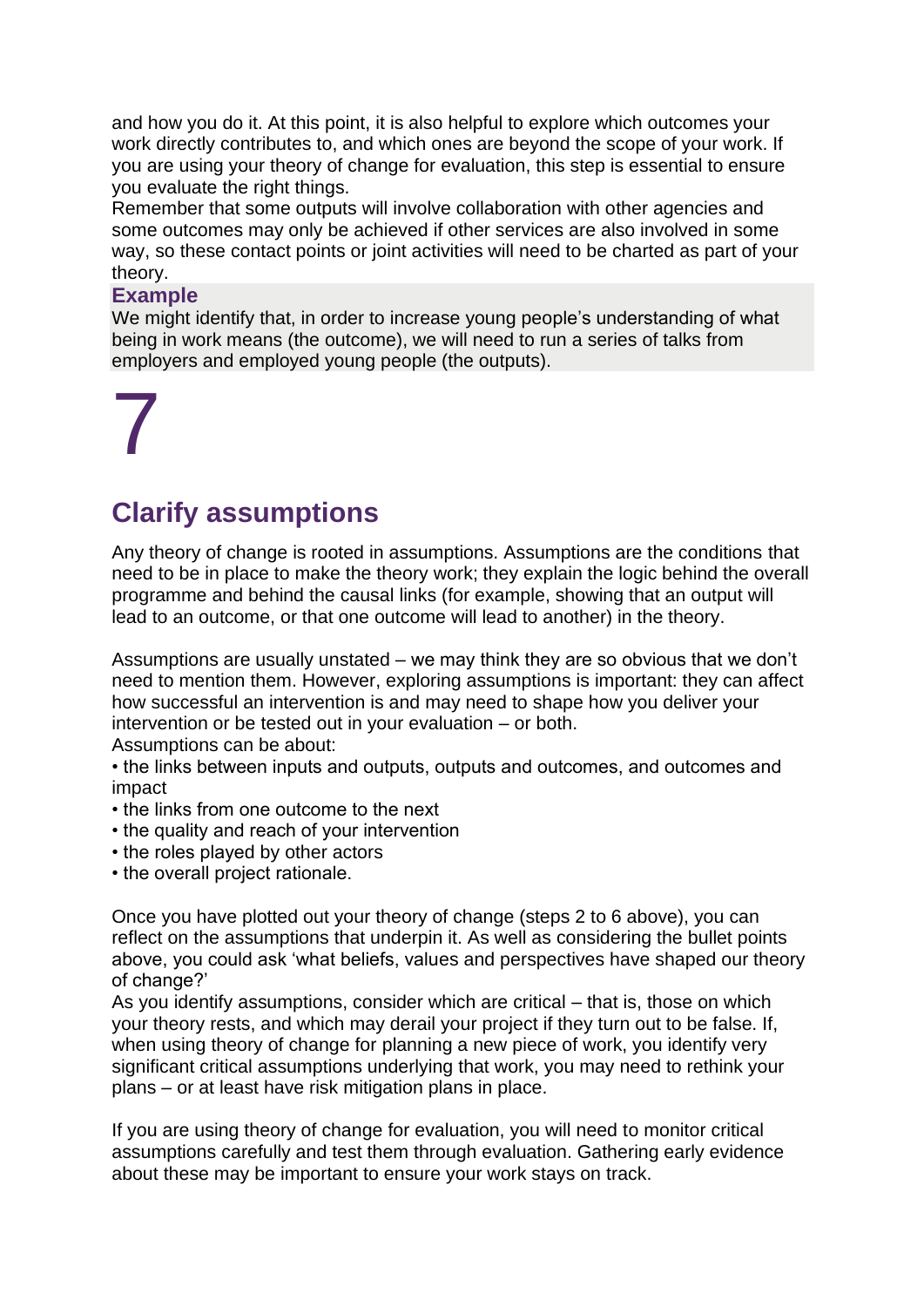Articulating other, less critical, assumptions may help you to:

- identify things you could do to increase the chances of the theory working
- identify other organisations or stakeholders you could work with
- clarify roles and responsibilities of those involved in delivering your intervention.

For all assumptions (critical and others) consider if there is existing evidence to support them – you might find this in academic literature, reports from your organisation or others and in the expertise and experience of key stakeholders. For planning purposes, understanding the existing evidence base may help you decide if your intended way of working is likely to be effective. For evaluation, it can be helpful to focus your data collection on areas where there is little or no existing evidence to build your understanding of what works and in what context.

If you are testing a new way of working, there won't be evidence to gather before you start delivering your intervention. In this case, make sure you plan data collection carefully so you can build up your own evidence base.

### **Example**

Our assumptions in our hypothetical case study include the following:

• The target group of young people will respond to outreach and engage with the project.

- Young people will have sufficiently stable lives to engage productively.
- Families will get involved and be supportive.
- The model of peer support will be inspirational.
- One-to-one work will build confidence and increase learning.
- Work experience will provide appropriate skills to match available jobs.
- There are sufficient jobs for the young people.
- Available jobs will be permanent positions.



## **Establish timelines and plan resources**

Write in timelines in your accompanying notes for when you expect to see the activities and outputs happen. This should shape stakeholder expectations of what can be achieved through your intervention. It will also help you plan when to collect data.

If you think through the work associated with the delivery of your outputs, this will help you to plan the resources you will need and to set a budget for the intervention. Remember to bring to the surface assumptions about the amount of staff and volunteer time that will be needed or about the level of skills that will be necessary and available to you for delivering the intervention. When you evaluate, one question to consider may be whether appropriate resources were planned and delivered.